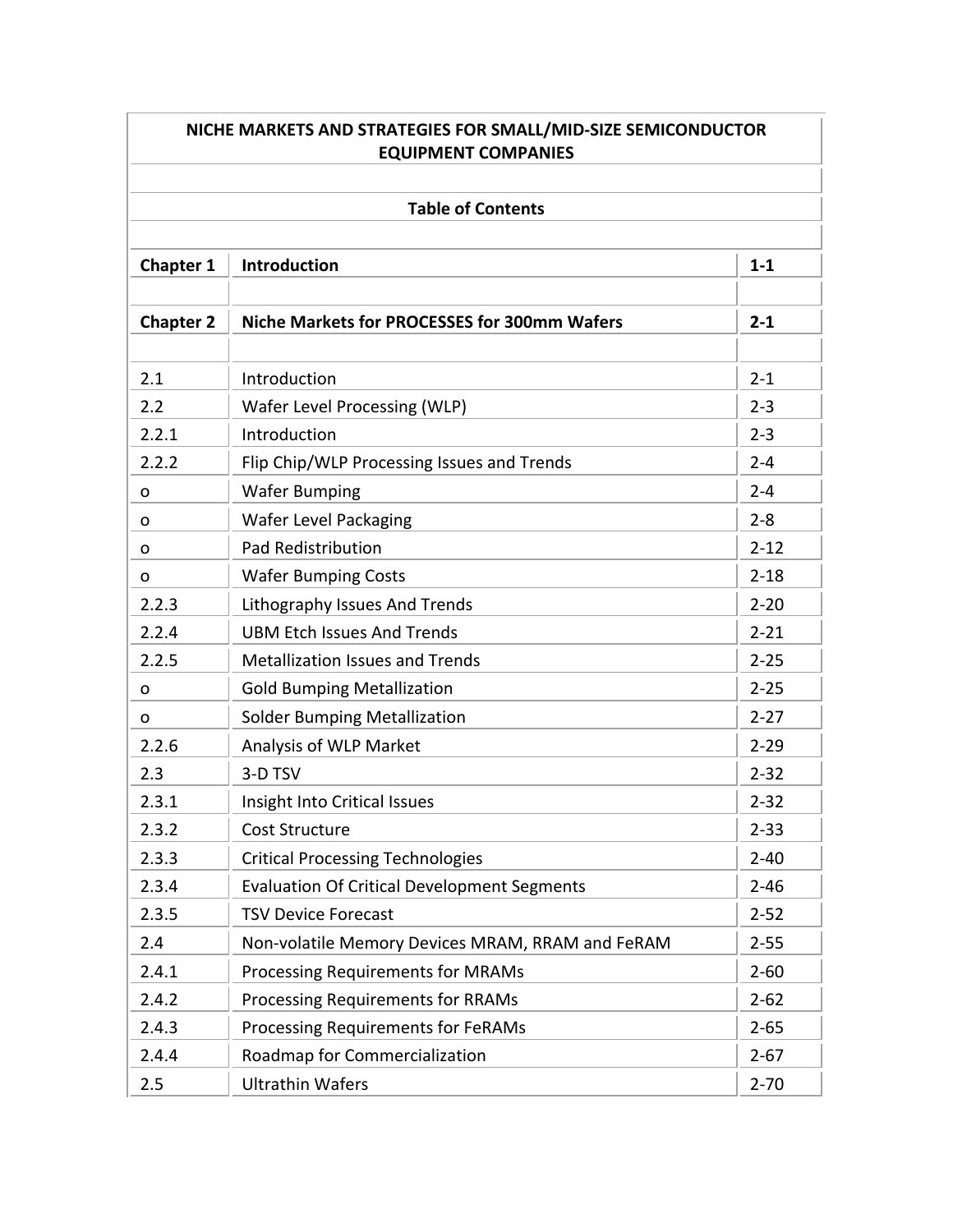| 2.5.1            | <b>Applications for Ultrathin Wafers</b>                              | $2 - 70$  |
|------------------|-----------------------------------------------------------------------|-----------|
| 2.5.2            | <b>Substrate Thinning</b>                                             | $2 - 71$  |
| 2.5.3            | <b>Backside Metallization Requirements</b>                            | $2 - 77$  |
| 2.5.4            | <b>Surface Stress Relief</b>                                          | $2 - 79$  |
| 2.5.5            | <b>Ultrathin Wafer Market</b>                                         | $2 - 81$  |
|                  |                                                                       |           |
| <b>Chapter 3</b> | Niche Markets for EQUIPMENT for SUB 300mm Wafers                      | $3 - 1$   |
|                  |                                                                       |           |
| 3.1              | Introduction                                                          | $3 - 1$   |
| 3.2              | <b>MEMs</b>                                                           | $3 - 3$   |
| 3.2.1            | The MEMS Market Infrastructure                                        | $3 - 3$   |
| 3.2.2            | Forecast Of The Key Applications And Markets                          | $3 - 4$   |
| O                | <b>MEMS Device Market Forecast</b>                                    | $3 - 4$   |
| O                | <b>MEMS System Market Forecast</b>                                    | $3 - 16$  |
| 3.2.3            | Markets for Equipment and Materials Suppliers                         | $3 - 19$  |
| 3.3              | <b>HB-LEDs</b>                                                        | $3 - 39$  |
| 3.3.1            | Recent Progress in High Brightness LED Technology and<br>Applications | $3 - 39$  |
| 3.3.2            | <b>Processing Equipment</b>                                           | $3 - 48$  |
| 3.3.3            | <b>Materials of Construction</b>                                      | $3 - 60$  |
| 3.3.4            | <b>OLED Manufacturing</b>                                             | $3 - 64$  |
| 3.3.5            | Outlook for the Worldwide OLED Market                                 | $3-67$    |
| 3.3.6            | Outlook for the Worldwide HB-LED Market                               | $3 - 71$  |
| 3.4              | <b>Compound Semiconductors</b>                                        | $3 - 82$  |
| 3.4.1            | <b>GaAs Devices</b>                                                   | $3 - 82$  |
| 3.4.2            | <b>Equipment Trends</b>                                               | $3 - 91$  |
| 3.4.3            | <b>Wafer Sizes</b>                                                    | $3 - 103$ |
| 3.4.4            | <b>GaAs IC Market Forecast</b>                                        | $3 - 106$ |
| 3.4.5            | <b>Competing Against SiGe</b>                                         | $3 - 108$ |
| 3.5              | Thin Film Read/Write Heads for HDD                                    | $3 - 116$ |
| 3.5.1            | <b>Trends in HDDs</b>                                                 | $3 - 116$ |
| 3.5.2            | <b>Recording Head Market Forecast</b>                                 | $3 - 125$ |
| 3.5.3            | <b>Head Processing</b>                                                | $3 - 128$ |
| 3.5.4            | Head Fabrication - CMP, Deposition, Lithography                       | $3 - 133$ |
| 3.5.5            | <b>CMP Challenges</b>                                                 | $3 - 138$ |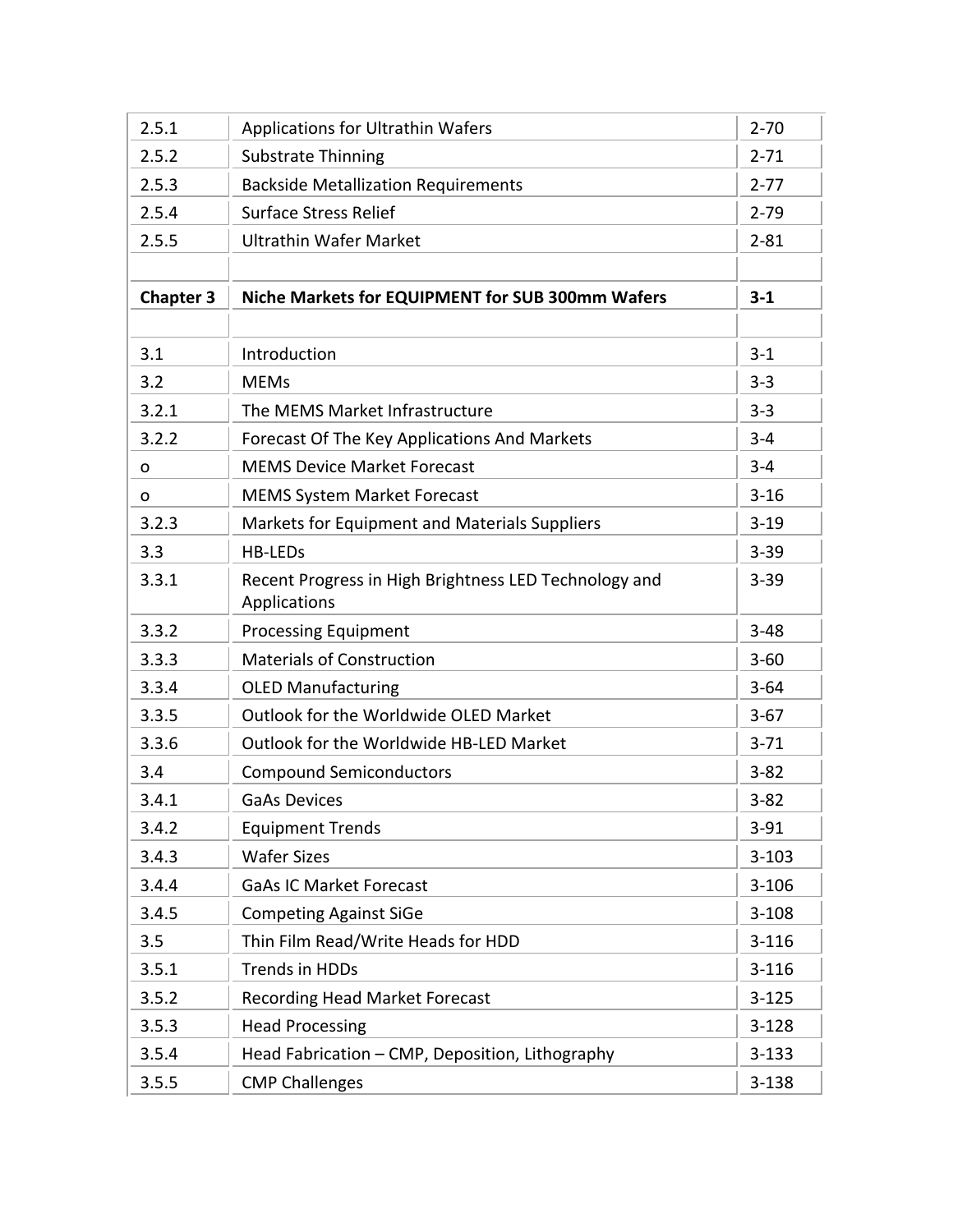| 3.5.6 |                                                                                | $3 - 144$              |  |
|-------|--------------------------------------------------------------------------------|------------------------|--|
|       | Lithography Challenges<br>$3-147$                                              |                        |  |
| 3.6   | <b>Bulk Acoustic Wave (BAW)</b>                                                |                        |  |
| 3.6.1 | <b>Basic Elements of the BAW Device</b>                                        | $3 - 151$<br>$3 - 154$ |  |
| 3.6.2 | <b>AIN Layer Quality Requirements</b>                                          |                        |  |
| 3.6.3 | Equipment Requirements for BAW and FBAR Filtering Devices                      | $3 - 158$              |  |
| 3.6.4 | <b>Bulk Acoustic Wave (BAW) Market</b>                                         | $3 - 159$              |  |
|       |                                                                                |                        |  |
|       | <b>List of Tables</b>                                                          |                        |  |
|       |                                                                                |                        |  |
| 2.1   | Common UBM Stacks For Solder And Gold Bumping                                  | $2 - 5$                |  |
| 2.2   | <b>Solder Bumping Guidelines</b>                                               | $2 - 7$                |  |
| 2.3   | <b>ITRS Pin Counts For Different Applications</b>                              | $2 - 9$                |  |
| 2.4   | Pillar-WLP CSP Guidelines                                                      | $2 - 14$               |  |
| 2.5   | <b>Pad Redistribution Guidelines</b>                                           | $2 - 17$               |  |
| 2.6   | <b>UBM Film Etchants</b>                                                       | $2 - 24$               |  |
| 2.7   | Common UBM Stacks For Gold And Solder Bumping                                  | $2 - 26$               |  |
| 2.8   | <b>WLP Demand By Device (Units)</b>                                            | $2 - 30$               |  |
| 2.9   | <b>WLP Demand By Device (Wafers)</b>                                           | $2 - 31$               |  |
| 2.10  | Forecast Of TSV Devices By Wafers                                              | $2 - 53$               |  |
| 3.1   | <b>MEMS Device Markets</b>                                                     | $3 - 5$                |  |
| 3.2   | <b>MEMS System Markets</b>                                                     | $3 - 18$               |  |
| 3.3   | <b>MEMS Equipment Markets</b>                                                  | $3 - 20$               |  |
| 3.4   | Color, Wavelength Material Of LED                                              |                        |  |
| 3.5   | Comparison of LED, HB-LED, UHB-LED Characteristics                             | $3-47$                 |  |
| 3.6   | Epitaxy Metrics from Initial Solid-State Lighting Manufacturing<br>R&D Roadmap | $3 - 54$               |  |
| 3.7   | <b>Process Control Metrics</b>                                                 | $3 - 56$               |  |
| 3.8   | <b>Production Method for Various LEDs</b>                                      | $3 - 61$               |  |
| 3.9   | <b>GaAs IC Market Forecast</b>                                                 | $3 - 107$              |  |
| 3.10  | <b>Comparison Of Piezoelectric Materials For BAW Applications</b>              | $3 - 155$              |  |
|       |                                                                                |                        |  |
|       | <b>List of Figures</b>                                                         |                        |  |
|       |                                                                                |                        |  |
| 2.1   | <b>Solder Bumping Process</b>                                                  | $2 - 6$                |  |
| 2.2   | Pillar-WLPCSP Process                                                          | $2 - 13$               |  |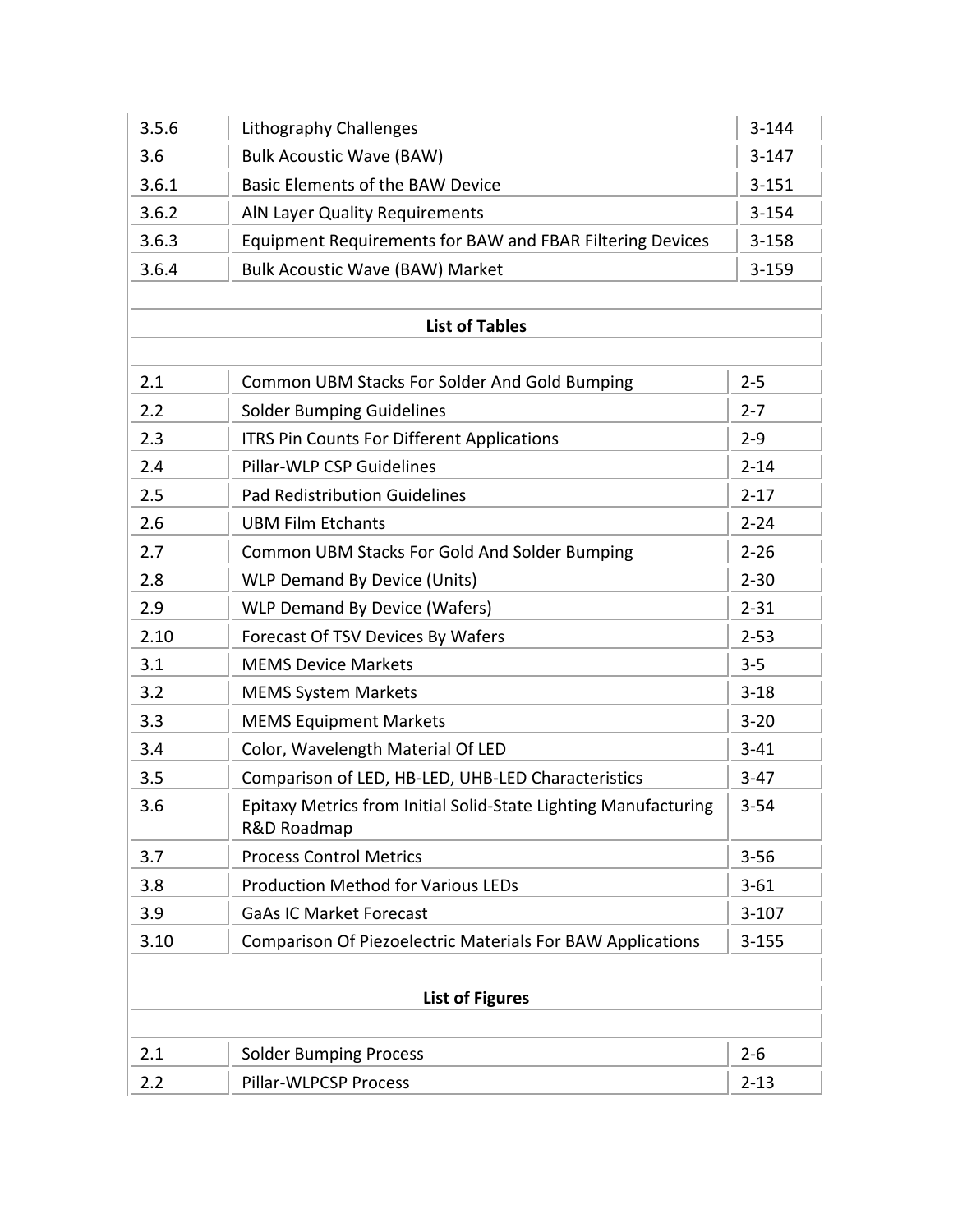| 2.3  | <b>Pad Redistribution Process</b>                                 | $2 - 16$  |
|------|-------------------------------------------------------------------|-----------|
| 2.4  | Via First (iTSV) Cost Of Ownership                                | $2 - 34$  |
| 2.5  | Via First (iTSV) Cost Of Ownership Front And Back Side            | $2 - 36$  |
| 2.6  | Via First (iTSV) Process Flow                                     | $2 - 37$  |
| 2.7  | iTSV Versus pTSV Cost Of Ownership                                | $2 - 38$  |
| 2.8  | Effect Of TSV Depth And Diameter On Cost                          | $2 - 39$  |
| 2.9  | <b>Illustration Of Bosch Process</b>                              | $2 - 43$  |
| 2.10 | Process And Equipment Flow For EMC3D Consortium<br><b>Members</b> | $2 - 47$  |
| 2.11 | Various TSV Integration Schemes                                   | $2 - 49$  |
| 2.12 | Forecast OF TSV Devices By Wafers                                 | $2 - 54$  |
| 3.1  | Operation of LED                                                  | $3 - 40$  |
| 3.2  | Market drivers for LED Biz and Applications                       | $3 - 44$  |
| 3.3  | <b>SSL vs. Classical Technologies</b>                             | $3 - 45$  |
| 3.4  | LED Performance vs. Traditional Light Sources                     | $3 - 46$  |
| 3.5  | Pareto Analysis Of SSL Manufacturing Costs                        | $3 - 51$  |
| 3.6  | Nanoimprint Lithography System                                    | $3 - 59$  |
| 3.7  | Regular LED (white) Front-End Steps                               | $3 - 62$  |
| 3.8  | <b>Schematic of AMOLED</b>                                        | $3 - 68$  |
| 3.9  | Active Matrix OLED Capacity and Demand Forecast                   | $3 - 69$  |
| 3.10 | LED Market by Sector                                              | $3 - 80$  |
| 3.11 | Worldwide LED Market Forecast                                     | $3 - 81$  |
| 3.12 | <b>Schematic of GaAs MESFET</b>                                   | $3 - 83$  |
| 3.13 | <b>Schematic of GaAs HEMT Device</b>                              | $3 - 85$  |
| 3.14 | <b>Schematic of GaAs HBT Device</b>                               | $3 - 88$  |
| 3.15 | <b>Schematic of GaAs HBT Device</b>                               | $3 - 90$  |
| 3.16 | pHEMT MMIC Process Flow Chart                                     | $3-92$    |
| 3.17 | 0.15 Micron 3MI Process Cross Section                             | $3 - 98$  |
| 3.18 | <b>InGaP HBT Process</b>                                          | $3 - 101$ |
| 3.19 | Worldwide SiGe Market Forecast                                    | $3 - 114$ |
| 3.20 | Hard Disk Drive Roadmap                                           | $3-117$   |
| 3.21 | Decrease In Average Price Of Storage                              | $3 - 118$ |
| 3.22 | <b>Heads Per Drive</b>                                            | $3 - 120$ |
| 3.23 | Increase In Areal Density                                         | $3 - 122$ |
| 3.24 | Market Forecast Of Recording Head Consumption                     | $3 - 126$ |